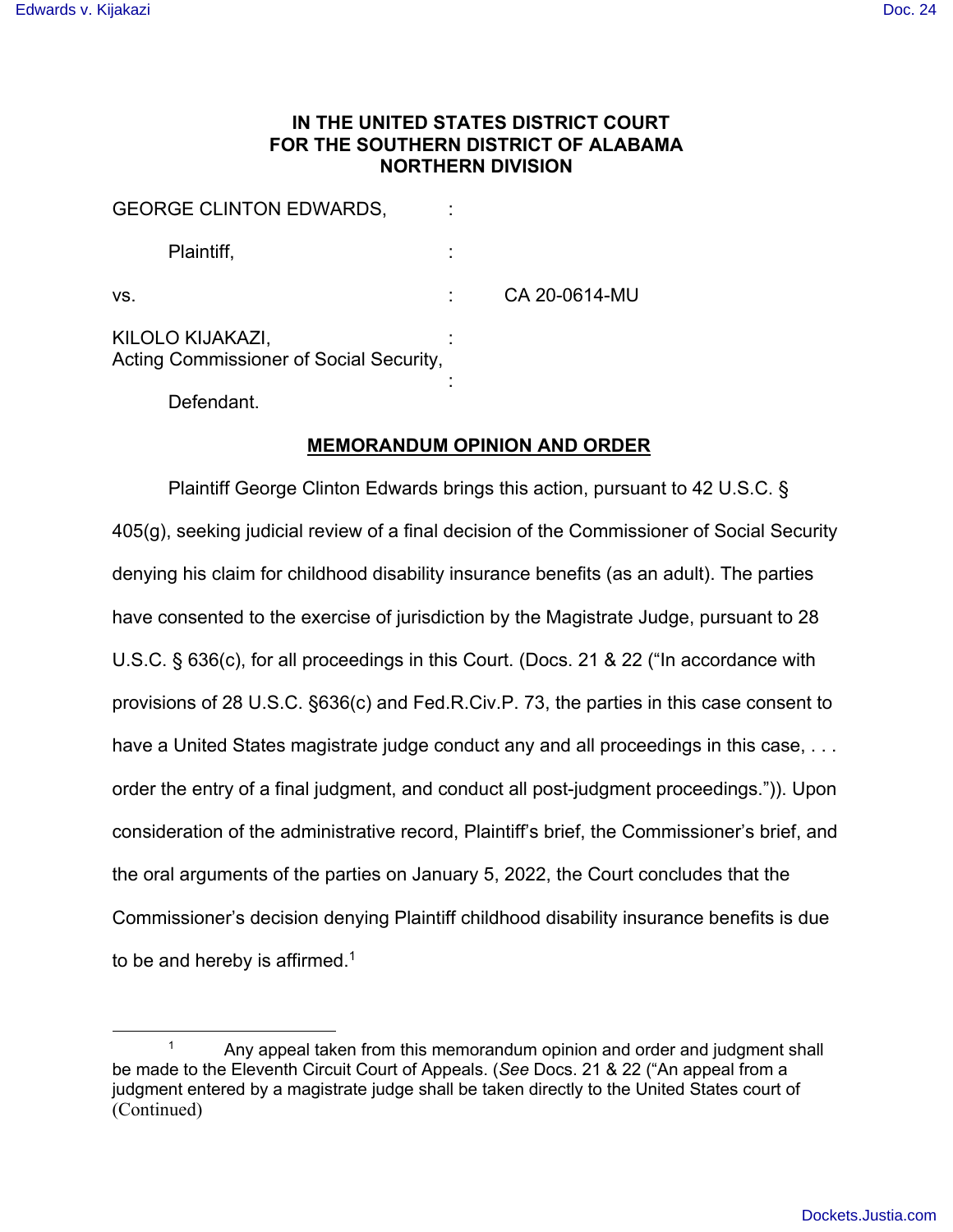#### **I. Procedural Background**

Plaintiff protectively filed an application for disability insurance benefits (and childhood disability insurance benefits) on December 4, 2017, alleging disability beginning on June 18, 2016. (*See* Doc. 13, PageID. 211-17). Edwards' claim was initially denied on July 20, 2018 (*id.,* PageID. 144-46) and, following Plaintiff's August 3, 2018 request for a hearing before an Administrative Law Judge ("ALJ") (*id.,* PageID. 156-57), a hearing was conducted before an ALJ on December 4, 2019 (*id.,* PageID. 114-130). On December 18, 2019, the ALJ issued a decision in favor of the claimant on his claim for child's insurance benefits. (*See id.,* PageID. 108-10). However, because that decision contained materially incorrection information,<sup>2</sup> the ALJ entered an Order on April 3, 2020, vacating the "favorable decision for Child's Disability Benefits[.]" (*Id.,*  PageID. 96-97). Thereafter, the ALJ issued two separate decisions, a favorable decision on April 8, 2020, finding Edwards entitled to disability insurance benefits since his alleged disability onset date of June 18, 2016 (*see id.,* PageID. 102-04) and a second decision on April 24, 2020, finding Edwards not entitled to childhood disability insurance benefits due to his inability to establish that he was disabled prior to July 12, 2000, the date he attained age 22 (*see id.,* PageID. 85-91). On May 20/26, 2020, the Plaintiff appealed the ALJ's decision to the Appeals Council (*see id.,* PageID. 209-10); the Appeals Council denied Edwards' request for review on October 29, 2020 (*id.,* PageID.

appeals for this judicial circuit in the same manner as an appeal from any other judgment of this district court.")).

<sup>&</sup>lt;sup>2</sup> In that decision, the ALJ found that Edwards had not attained the age of 22 by the alleged onset date of June 18, 2016 (*id.,* PageID. 108), which was incorrect because on the alleged onset date Edwards was 38 years of age (*see id.,* PageID. 87).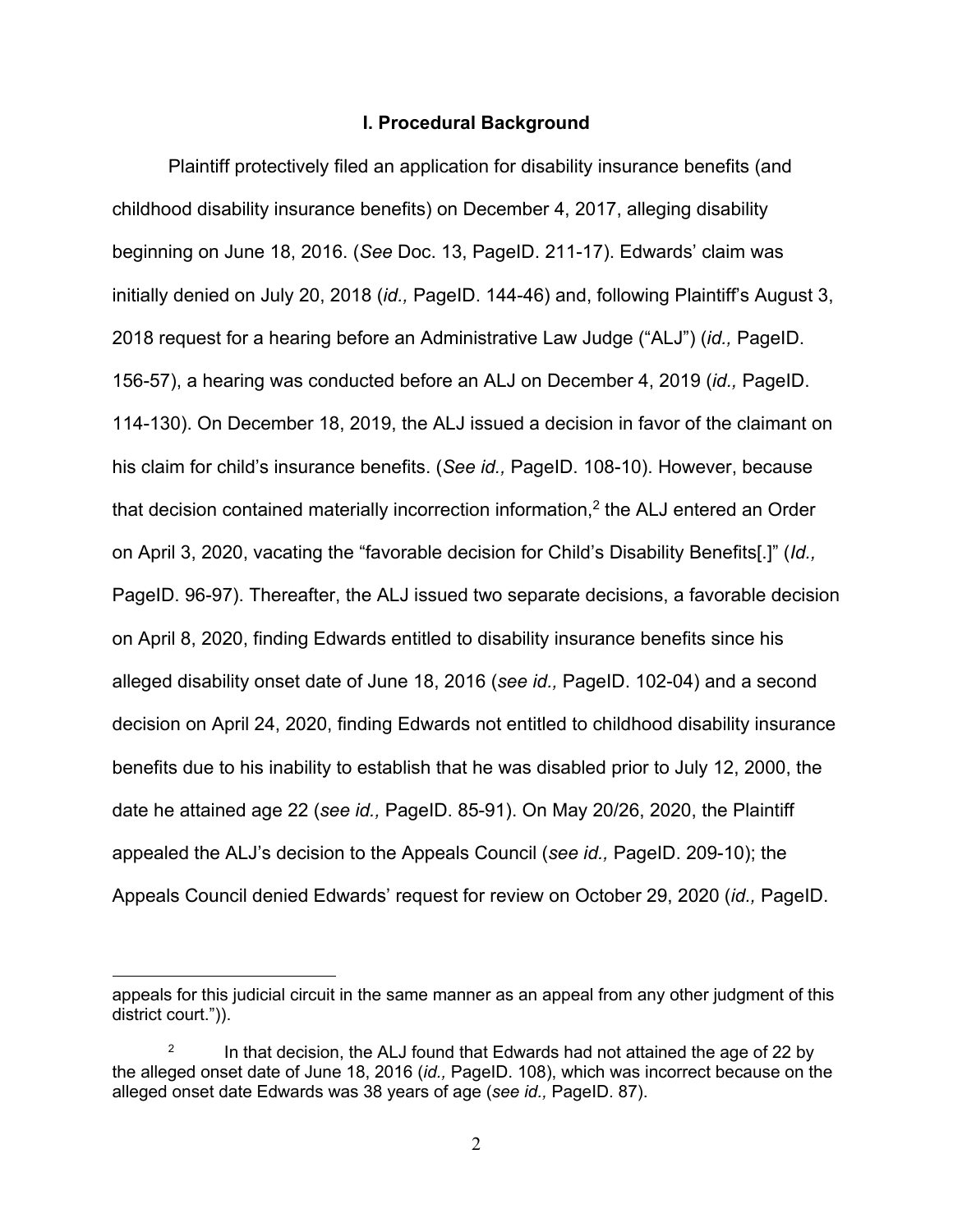63-65; *see also id.,* PageID. 63 ("This is about your request for review of the

Administrative Law Judge's decision dated April 24, 2020.")). Thus, the hearing decision

(*id.*, PageID. 85-91) became the final decision of the Commissioner of Social Security.<sup>3</sup>

Plaintiff alleges his entitlement to child's insurance benefits (as an adult) due to

schizoaffective disorder and/or bipolar disorder. (*See* Doc. 16, PageID. 698-704). The

Administrative Law Judge (ALJ) made the following relevant findings:

## **1. Born on July 12, 1978, the claimant attained age 22 on July 1[2], 2000. Therefore, the claimant attained age 22 by June [1]8, 2016, the alleged onset date (20 CFR 404.102 and 404.350(a)(5)).**

# **2. The claimant has not engaged in substantial gainful activity since July 11, 2000, the alleged onset date (20 CFR 404.1571** *et. seq.***).**

The claimant worked after the age of 22 including work after the alleged onset date of June [1]8, 2016. (Exhibit 4D). However, the claimant's work activity after the alleged onset date was not substantial gainful activity.

## **3. Prior to attaining age 22, there was no evidence in the record that the claimant had a severe impairment. However, after age 22, the claimant had the following severe impairments: schizoaffective disorder, bipolar disorder, right arm fracture with reduced arm length, and borderline intellectual functioning (20 CFR 404.1520(c)).**

After age 22, the above medically determinable impairments significantly limited the ability to perform basic work activities as required by SSR 85- 28. However, prior to age 22, there is no evidence in the record documenting that the claimant ha[d] any impairment. (Exhibits 1F-14F). Moreover, medical evidence regarding the claimant's impairments after the age of 22 cannot be used to evaluate this claimant.

**4. Prior to attaining age 22, the claimant did not have an impairment or combination of impairments that meets or medically equals the severity of one of the listed impairments in 20 CFR Part 404, Subpart P, Appendix 1 (20 CFR 404.1520(d), 404.1525 and 404.1526).**

 $3$  In appealing to this Court, Plaintiff makes clear in his complaint that the basis for this Court's jurisdiction under 42 U.S.C. § 405(g) rests upon the denial of his claim for childhood disability insurance benefits. (*See* Doc. 1, PageID. 2).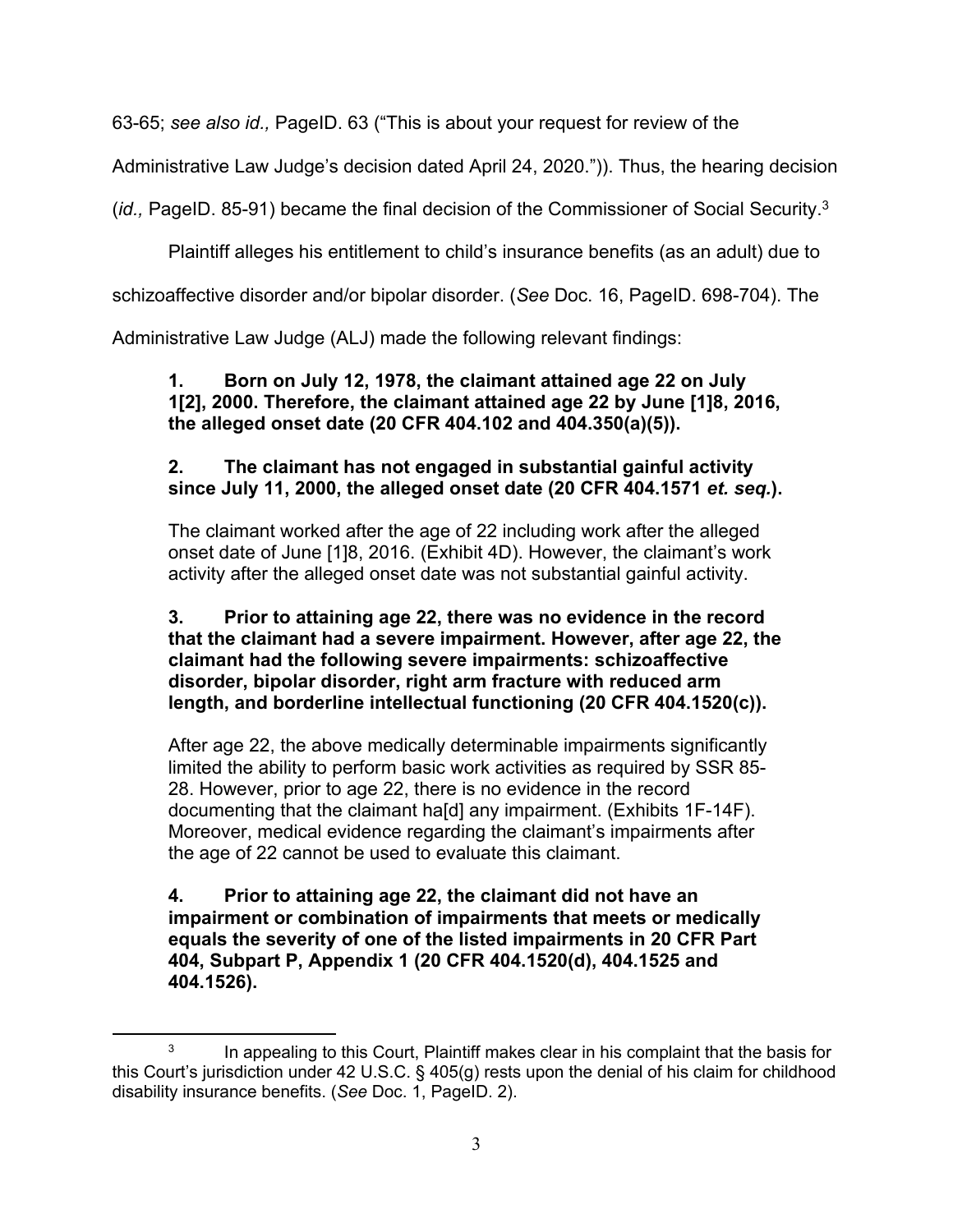**5. The claimant has not been under a disability, as defined in the Social Security Act, at any time prior to July 1[2], 2000, the date he attained age 22 because of insufficient evidence as to disability prior to reaching age 22 (20 CFR 404.350(a)(5) and 404.1520(g)).**

**. . .**

(Doc. 13, PageID. 87, 88 & 90) (emphasis in original).

### **II. Standard of Review, Statutory and Regulatory Framework, Claim on Appeal**

The scope of this Court's review is limited to determining whether the Commissioner of Social Security, through the ALJ, applied the correct legal standards and whether the ALJ's findings are supported by substantial evidence. *Crawford v. Commissioner of Social Sec.*, 363 F.3d 1155, 1158 (11th Cir. 2004). Findings of fact are conclusive if supported by substantial evidence. 42 U.S.C. § 405(g). Substantial evidence is defined as more than a scintilla and means such relevant evidence as a reasonable mind might accept as adequate to support a conclusion. *Richardson v. Perales*, 402 U.S. 389, 91 S.Ct. 1420, 28 L.Ed.2d 842 (1971). "In determining whether substantial evidence exists, we must view the record as a whole, taking into account evidence favorable as well as unfavorable to the [Commissioner's] decision." *Chester v. Bowen*, 792 F.2d 129, 131 (11th Cir. 1986).4 Courts are precluded, however, from "deciding the facts anew or re-weighing the evidence." *Davison v. Astrue*, 370 Fed. Appx. 995, 996 (11th Cir. Apr. 1, 2010) (per curiam), citing *Dyer v. Barnhart*, 395 F.3d 1206, 1210 (11th Cir. 2005). And "[e]ven if the evidence preponderates against the Commissioner's findings, [a court] must affirm if the decision reached is supported by

This Court's review of the Commissioner's application of legal principles, however, is plenary. *Walker v. Bowen*, 826 F.2d 996, 999 (11th Cir. 1987).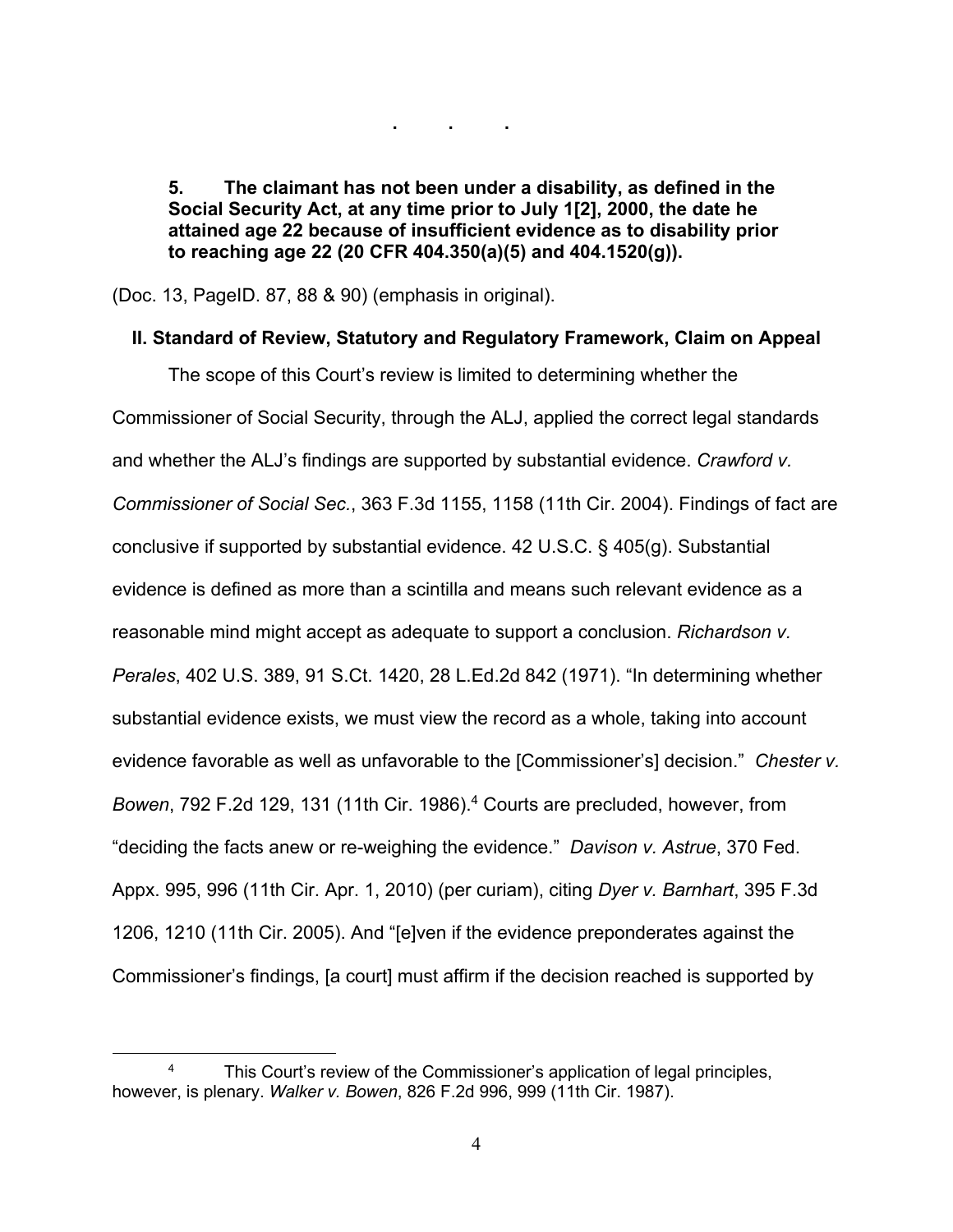substantial evidence." *Id.*, citing *Crawford v. Commissioner of Social Sec.*, 363 F.3d 1155, 1158-1159 (11th Cir. 2004).

"Childhood disability insurance benefits ('CDIB') are rendered to a disabled adult under the old-age and survivors insurance benefits section of the Social Security Act." *Love v. Berryhill,* 2018 WL 3626203, \*2 (M.D. Ala. June 27, 2018) (citing 42 U.S.C. § 402(d)), *report and recommendation adopted,* 2018 WL 3626114 (M.D. Ala. July 30, 2018). "In order to receive CDIB as a disabled adult, a claimant must establish that he or she is the child of an individual who is entitled to old-age or disability insurance benefits and is dependent on the insured, is unmarried, and was under a disability as defined in the Act that began before he attained the age of twenty-two." *Id.,* citing 42 U.S.C. §§ 402(d)(1), 423(d)(1)(A) and 20 C.F.R. § 404.350; *see also, e.g., Mainville v. Commissioner of Social Sec.,* 2019 WL 3225579, \*1 (M.D. Fla. July 2, 2019) ("The Social Security Act provides disability insurance benefits for a disabled adult child based on the earnings record of an insured person who is entitled to old-age or disability benefits or has died a fully or currently insured individual. 42 U.S.C. § 402(d); 20 C.F.R. § 404.350(a). In order to qualify for child insurance benefits as a disabled adult, several criteria must be met. 20 C.F.R. § 404.350(a)(1)-(5). As relevant here, if the claimant is over 18, the claimant must be unmarried and 'have a disability that began before [he] became 22 years old.'"), *report and recommendation adopted,* 2019 WL 3219895 (M.D. Fla. July 17, 2019). "An individual shall be determined to be under a disability only if his physical or mental impairment or impairments are of such severity that he is not only unable to do his previous work but cannot, considering his age, education, and work experience, engage in any other kind of substantial gainful work which exists in the

5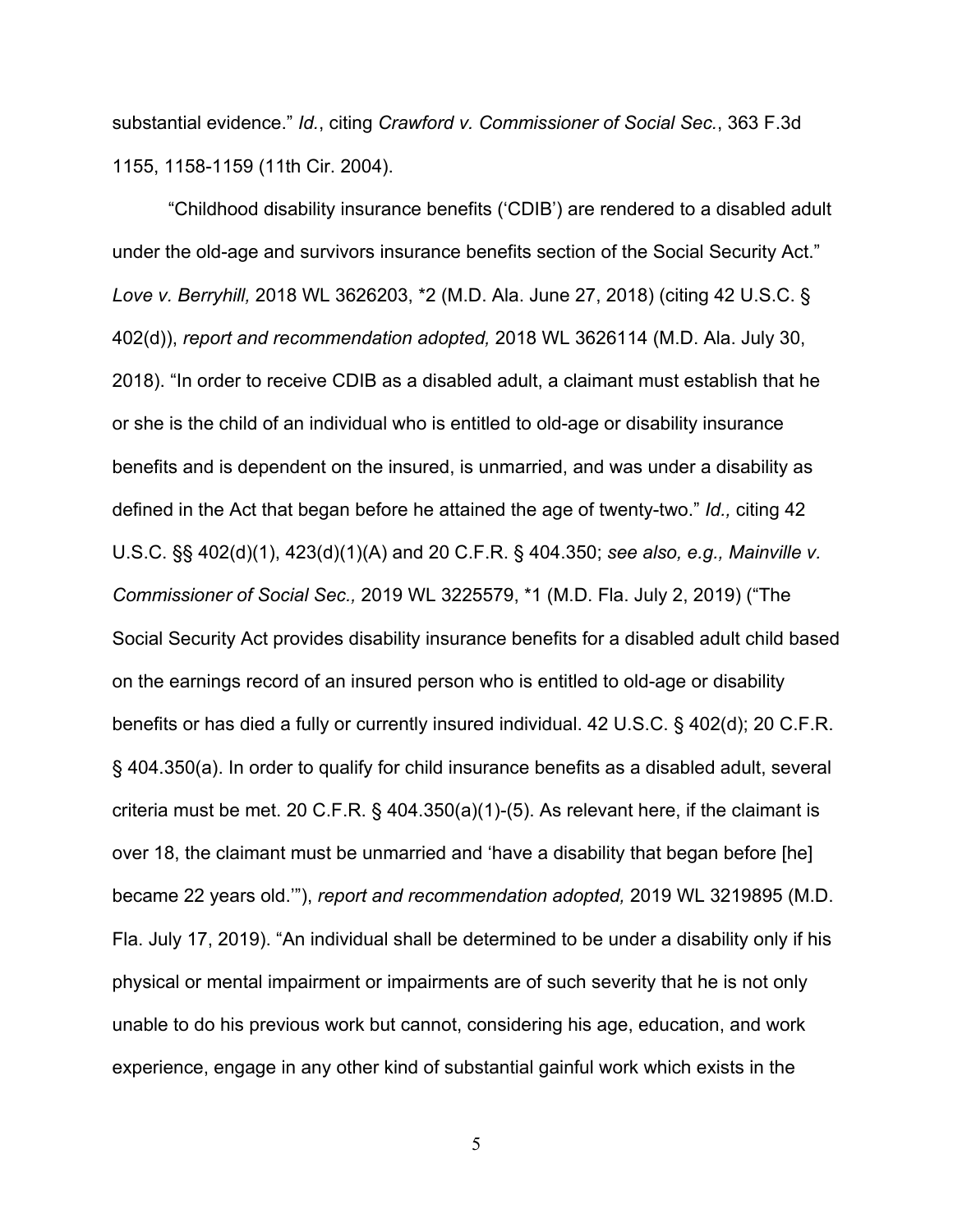national economy[.]" 42 U.S.C. § 423(d)(2)(A). "[A] 'physical or mental impairment' is an impairment that results from anatomical, physiological, or psychological abnormalities which are demonstrable by medically acceptable clinical and laboratory diagnostic techniques." 42 U.S.C. § 423(d)(3).

The Commissioner of Social Security employs the same five-step sequential evaluation process in determining the disability of a child who was under a disability after age 18 but prior to age 22 that is utilized to determine whether adult claimants are entitled to disability benefits. *See Mainville, supra,* at \*1. This sequential evaluation process considers:

(1) whether the claimant is engaged in substantial gainful activity; (2) if not, whether the claimant has a severe impairment; (3) if so, whether the severe impairment meets or equals an impairment in the Listing of Impairments in the regulations; (4) if not, whether the claimant has the RFC to perform her past relevant work; and (5) if not, whether, in light of the claimant's RFC, age, education and work experience, there are other jobs the claimant can perform.

*Watkins v. Commissioner of Social Sec.*, 457 Fed. Appx. 868, 870 (11th Cir. Feb. 9,

 $2012$ <sup>5</sup> (per curiam) (citations and footnote omitted). The claimant bears the burden of

persuasion through step four, *see Phillips v. Barnhart,* 357 F.3d 1232,1237-39 (11th Cir.

2004), while at the fifth step, the burden shifts to the Commissioner to demonstrate that

other jobs exist in the national economy that the claimant can perform, *id.*

On appeal to this Court, Edwards posits that the disability onset date of June 18,

2016 is erroneous because he "has suffered from and been disabled as a result of

schizoaffective disorder, bipolar disorder, and borderline intellectual functioning well

 $5$  "Unpublished opinions are not considered binding precedent, but they may be cited as persuasive authority." 11th Cir.R. 36-2.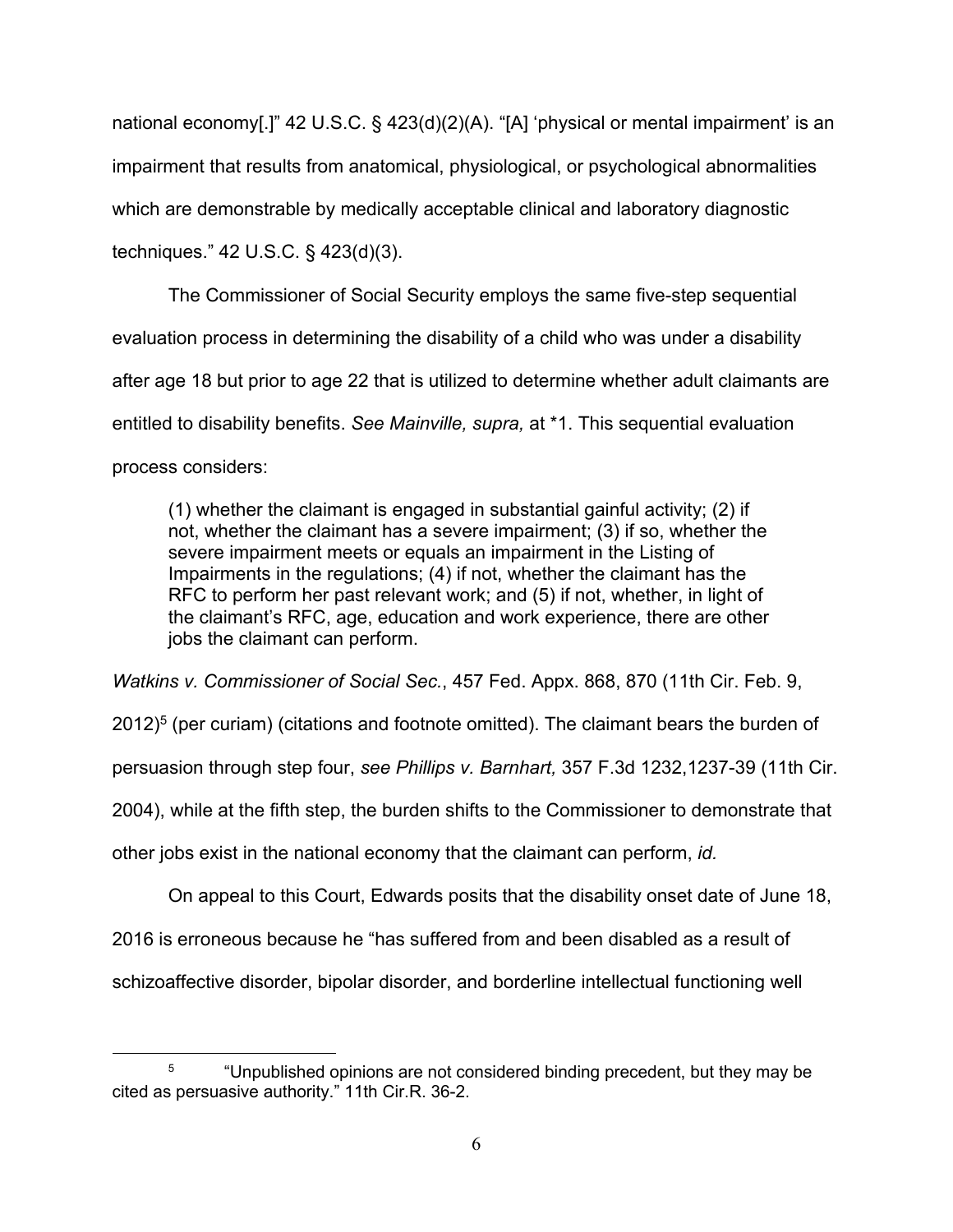before reaching twenty-two years of age." (Doc. 16, PageID. 699). Plaintiff's father pressed this same argument on January 5, 2022. (*See* Doc. 23). The law requires Mr. Edwards to establish both that the ALJ's finding regarding his disability onset date (of June 18, 2016) is not supported by substantial evidence *and* that the evidence in the record demonstrates that he was disabled prior to reaching the age of 22 to be entitled to childhood disability insurance benefits.

With respect to the disability onset date, while it may be true, as Plaintiff argues, that someone with the Social Security Administration "typed in" June 18, 2016 as Plaintiff's disability onset date on his application form (*compare* Doc. 16, PageID. 699 ("Insofar as the Agency relies on the onset date on Plaintiff's application for benefits, Plaintiff asserts he was not directly responsible for completing his application for benefits[.]") *with* Doc. 13, PageID. 211 ("On December 4, 2017, we talked with you and completed your application for SOCIAL SECURITY BENEFITS. We stored this information electronically in our records. We are enclosing a summary of your statements. . . . I BECAME UNABLE TO WORK BECAUSE OF MY DISABLING CONDITION ON June 18, 2016.")), it is all too clear that the SSA typed in information it received from Plaintiff (*compare id.* ("We are enclosing a summary of your statements. . . . I BECAME UNABLE TO WORK BECAUSE OF MY DISABLING CONDITION ON June 18, 2016.") *with* Doc. 16, PageID. 699 ("[T]he date of June 18, 2016, was merely the date he had to make changes to his work schedule because of his conditions.")). Moreover, despite the fact that a copy of the application for benefits was sent directly to Plaintiff (*see* Doc. 13, PageID. 211 (reflecting that a copy of the application summary for disability insurance benefits was sent to Edwards at P.O. Box 1425, Selma, Alabama

7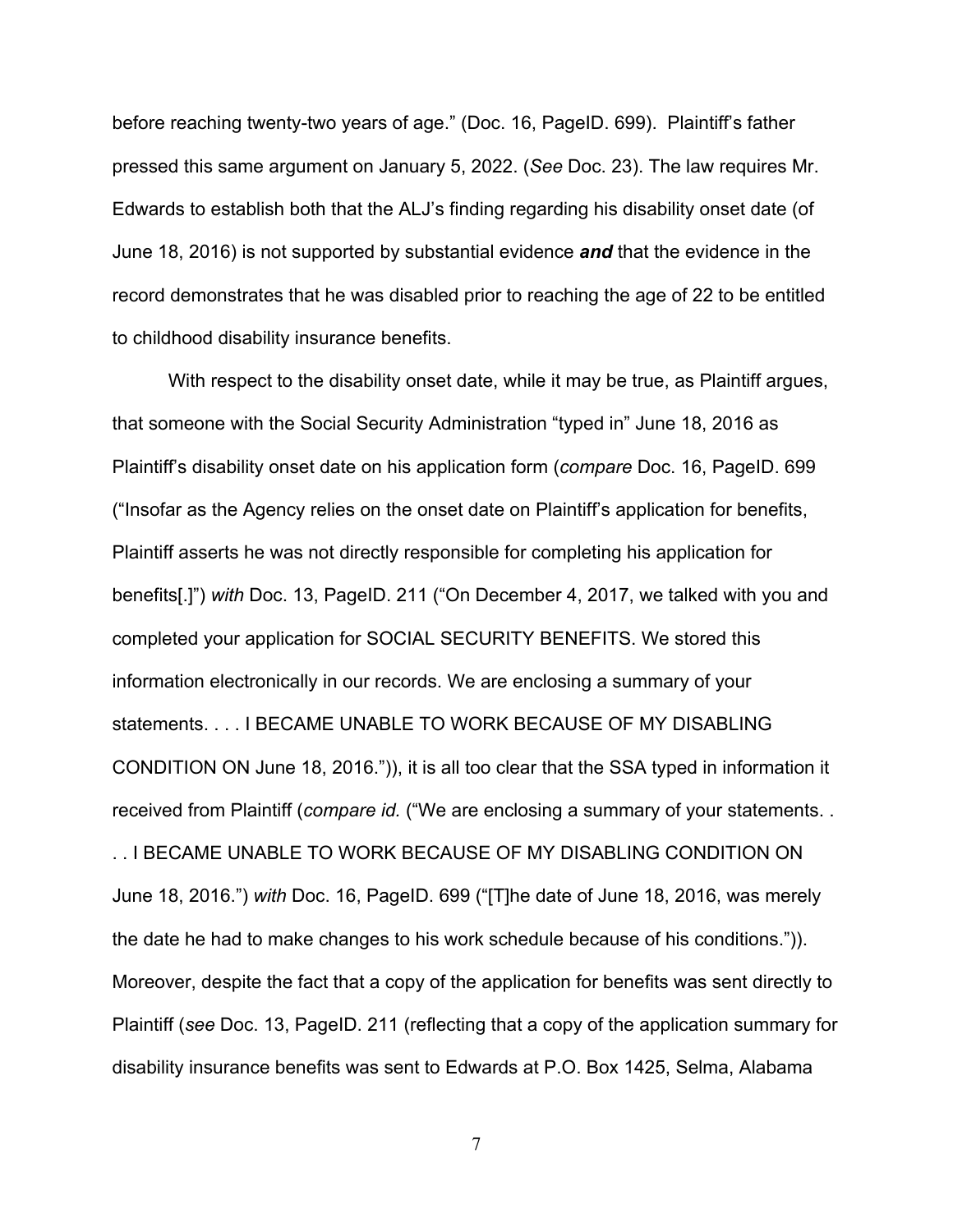36702)), there is nothing in the record indicating at any time after the application for benefits was protectively filed on December 4, 2017 (*see* Doc. 13, PageID. 211), that Plaintiff moved to amend his onset date of disability during the hearing—or in conjunction with the hearing—(*see, e.g., id.,* PageID. 114-130 (neither Edwards nor his attorney mentioned during the hearing that the disability onset date set forth in his application for benefits was incorrect)). Accordingly, this Court finds that the ALJ's disability onset date finding of June 18, 2016 (*see* Doc. 13, PageID. 85 & 87) is supported by substantial evidence, namely, information supplied by Edwards himself when applying for benefits on December 4, 2017 (*see id.,* PageID. 211).

The more important inquiry for this Court is whether Plaintiff (as an adult<sup>6</sup>) has demonstrated his entitlement to childhood disability insurance benefits by establishing that he was disabled prior to reaching the age of 22 (on July 12, 2000). Here, the ALJ determined that there was no medical evidence in the record demonstrating that Edwards had a severe impairment prior to reaching the age of 22 (*see* Doc. 13, PageID. 88), thus no medical evidence demonstrating that Edwards had an impairment or combination of impairments meeting or medically equaling a listed impairment (*id.,*  PageID. 88-90), and insufficient evidence establishing disability prior to reaching age 22 (*id.,* PageID. 90). Edwards testified at the administrative hearing that he was hospitalized for mental disorders when he was 15 or 16 years of age (Doc. 13, PageID. 127-28; *see also id.,* PageID. 595 (Plaintiff's report to Dr. John Goff that he was hospitalized at age 15)), which evidence was acknowledged by the ALJ (*id.,* PageID.

Edwards was born on July 12, 1978 (Doc. 13, PageID. 211) and was, therefore, 39 years of age on the date (December 4, 2017) he protectively filed his application for disability insurance benefits (*see id.*).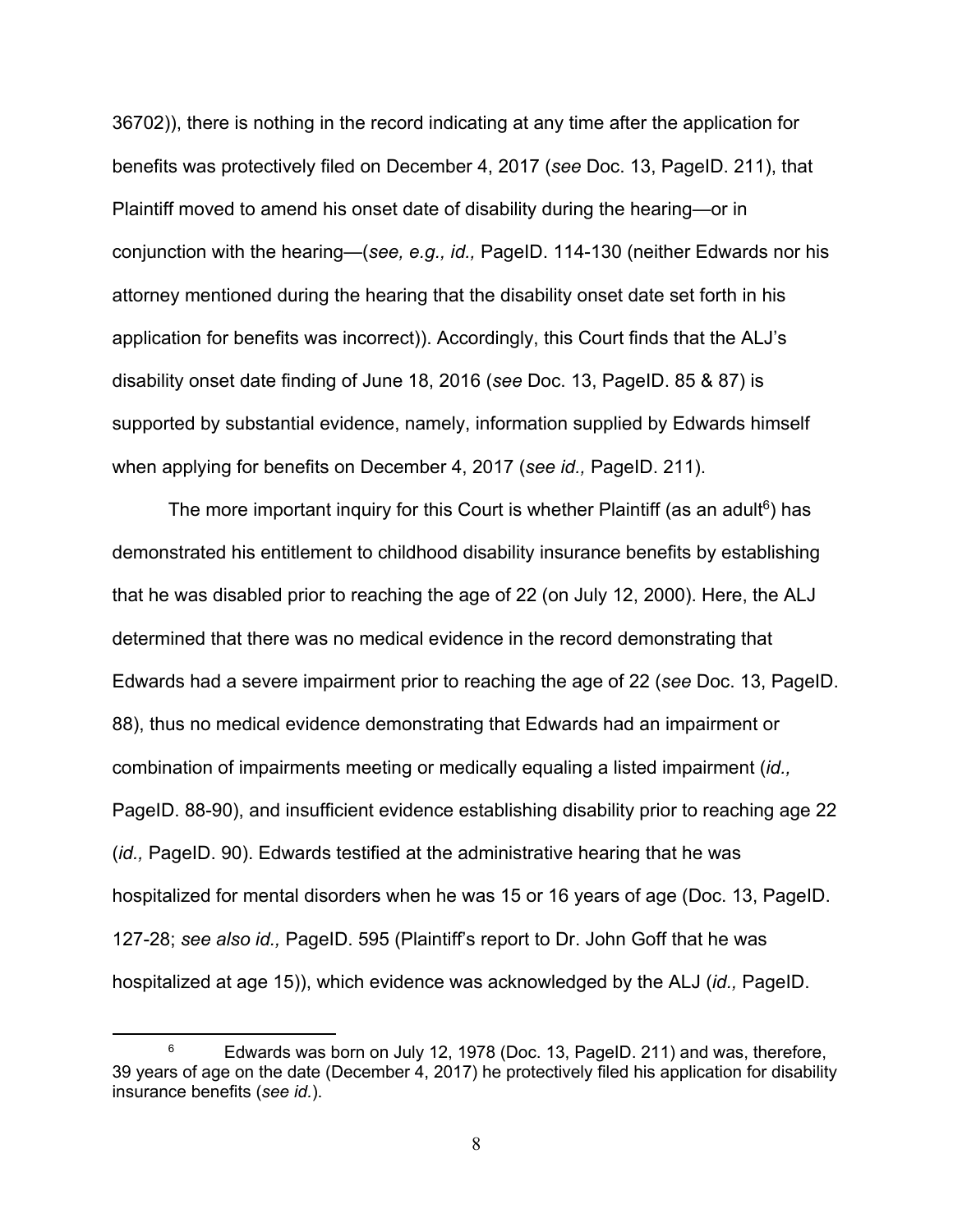88); however, this evidence is insufficient to establish that Plaintiff suffered from a medically determinable impairment (much less a severe one) prior to age 22, *see McCoy v. Astrue,* 2013 WL 705796, \*2 (M.D. Ga. Feb. 4, 2013) (upholding ALJ's finding that testimony alone cannot establish disability prior to age 22), *report and recommendation adopted,* 2013 WL 705604 (M.D. Ga. Feb. 26, 2013), because it does not constitute objective medical evidence from an acceptable medical source, *compare*  20 C.F.R. § 404.1521 ("Your impairment(s) must result from anatomical, physiological, or psychological abnormalities than can be shown by medically acceptable clinical and laboratory diagnostic techniques. Therefore, a physical or mental impairment must be established by objective medical evidence from an acceptable medical source. We will not use your statement of symptoms, a diagnosis,<sup> $7$ </sup> or a medical opinion to establish the existence of an impairment(s).") (footnote added) *with* SSR 96-4p ("A 'symptom' is not a 'medically determinable physical or mental impairment' and no symptom by itself can establish the existence of such an impairment. [] In the absence of a showing that there

 $7$  Thus, the passing reference to a diagnosis of schizoaffective disorder, bipolar type from May of 1998 (Doc. 13, PageID. 631), offers no assistance to Plaintiff. 20 C.F.R. § 404.1521; *see also Ferguson v. Social Sec. Admin., Commissioner,* 2020 WL 4346772, \*9 (N.D. Ala. July 29, 2020) ("[A] diagnosis alone does not indicate a disability[.]"); *Bevers v. Berryhill,*  2019 WL 656413, \*18 (S.D. Fla. Jan. 14, 2019) ("[T]he mere presence of a diagnosed medical condition [] alone is insufficient to support a disability claim."); *cf. Mansfield v. Astrue,* 395 Fed.Appx. 528, 531 (11th Cir. Aug. 31, 2010) ("Dr. Naguszewski's multiple sclerosis diagnosis was not sufficient to establish that Mansfield was disabled under the Social Security Act.").

To the extent there are medical records in existence somewhere which would bear on Mr. Edwards' mental condition (and impairments) prior to the time he reached 22, as referenced by Plaintiff's father during oral arguments on January 5, 2022 (*see* Doc. 23), this Court shares in Plaintiff's father's frustration that these medical records are not part and parcel of the administrative transcript before this Court for review; however, counsel for Defendant is right that it was the responsibility of the administratively-represented Plaintiff to submit all relevant evidence to the ALJ for her consideration and to the extent that was not done, this Court certainly cannot remand this case based upon such failure by Plaintiff and his attorney.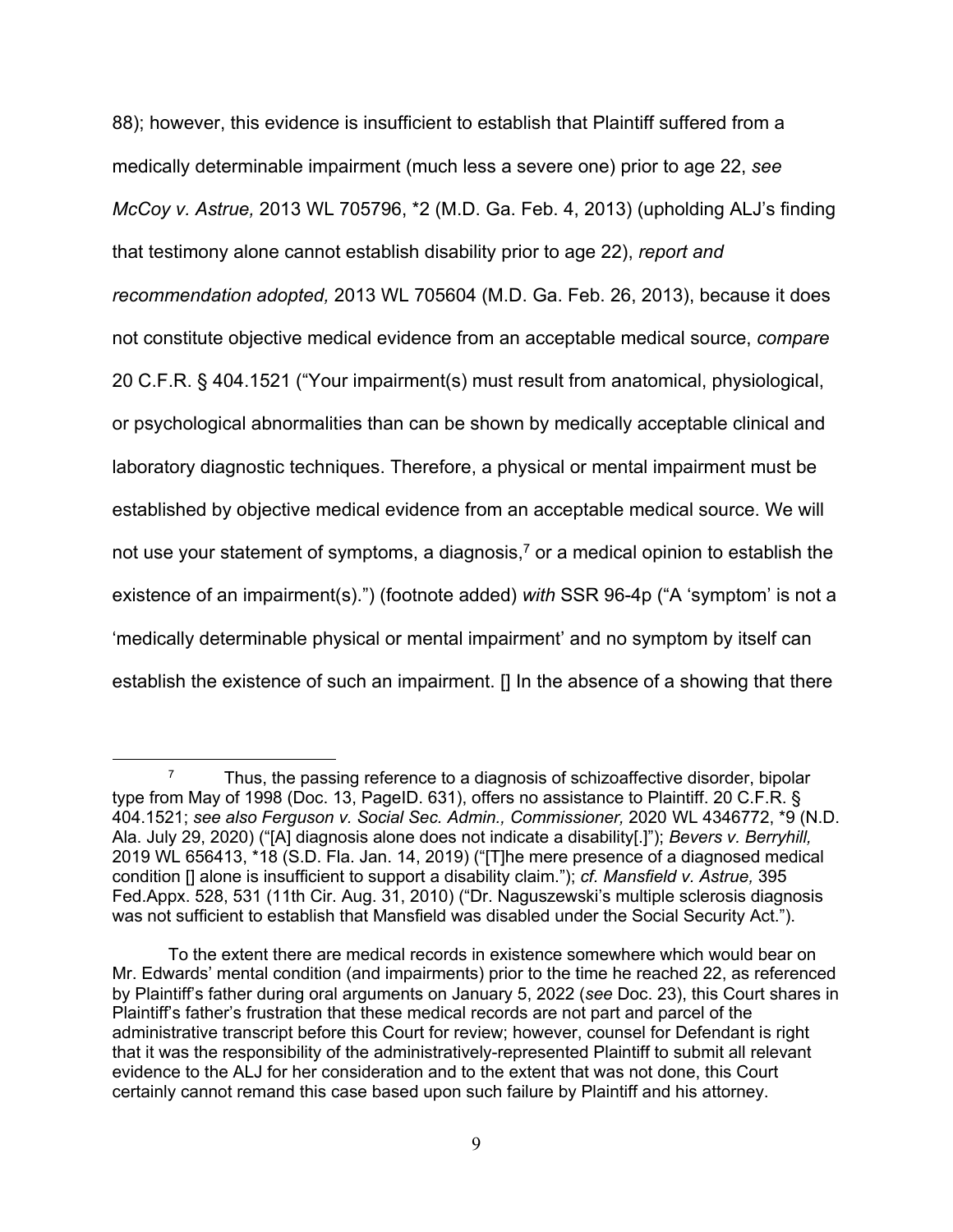is a 'medically determinable physical or mental impairment,' an individual must be found not disabled at step 2 of the sequential evaluation process. No symptom or combination of symptoms can be the basis for a finding of disability, no matter how genuine the individual's complaints may appear to be, unless there are medical signs and laboratory findings demonstrating the existence of a medically determinable physical or mental impairment. . . . [U]nder no circumstances may the existence of an impairment be established on the basis of symptoms alone. Thus, regardless of how many symptoms an individual alleges, or how genuine the individual's complaints may appear to be, the existence of a medically determinable physical or mental impairment cannot be established in the absence of objective medical abnormalities, i.e., medical signs and laboratory findings."). Instead, where, as here and as in *McCoy, supra,* and *Sabillon-Perdomo v. Colvin,* 2016 WL 7428798, \*6 (M.D. Fla. Mar. 31, 2016), Plaintiff provides no medical evidence, "such as 'medical signs or laboratory findings to substantiate the existence of a medically determinable physical or mental impairment ' prior to attaining the age of 22[,]" *id.,* the ALJ correctly determines that Plaintiff cannot establish that he was disabled prior to age 22, *compare id. with McCoy, supra,* at \*2. In other words, due to Plaintiff's failure in this case to provide medical evidence, in the nature of medical signs, to substantiate the existence of a medically determinable mental impairment prior to his attainment of age 22,<sup>8</sup> the ALJ's determination denying Plaintiff's request for

<sup>&</sup>lt;sup>8</sup> And because Plaintiff failed to demonstrate that, prior to age 22, he was disabled based upon medical signs to substantiate the existence of a medically determinable mental impairment, SSR 83-20 is inapplicable and there was no need for the ALJ to utilize the services of a medical advisor to determine the onset date of disability. *See Sabillon-Perdomo, supra,* at \*5 ("SSR 83-20 is only applicable when an ALJ first determines that a plaintiff is disabled."); *cf. Klawinski v. Commissioner of Social Sec.,* 391 Fed.Appx. 772, 776 (11th Cir. Aug. 6, 2010) ("We conclude that the ALJ did not contravene SSR 83-20 because the ALJ ultimately found (Continued)